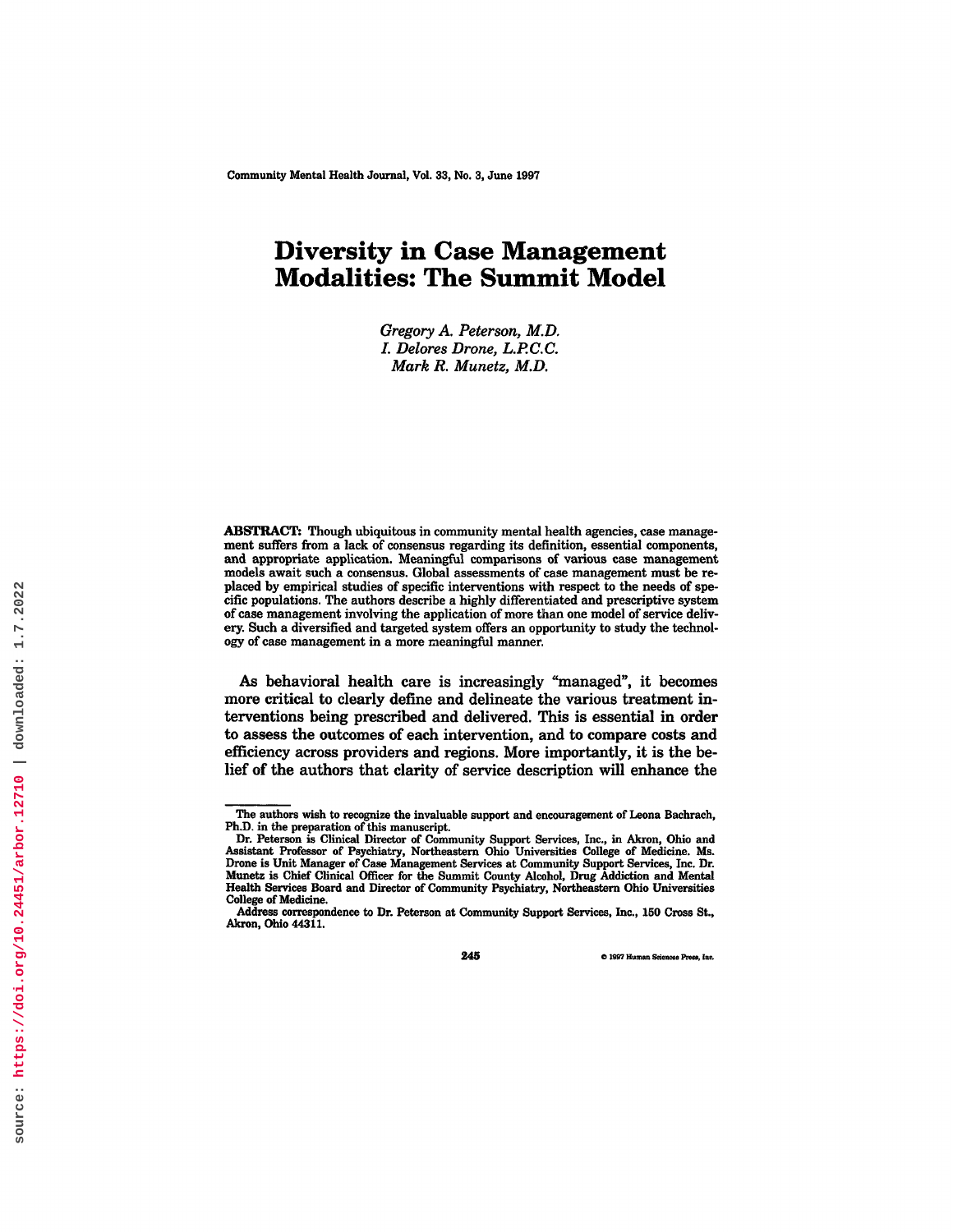treatment planning process and ultimately lead to improvement in treatment outcomes for the long-term mentally ill.

Case management is one intervention which is almost universally mentioned as a cornerstone in the care of this population. (Kanter, 1989) However, as Bachrach has pointed out, there is as yet no consensus as to its definition. (Bachrach, 1981, 1992, 1993) Rather, it appears that a number of different, but related, interventions are carried out under this rubric. These share certain common elements, which lead Bachrach to describe case management as the "action component" of the concept of continuity of care. While noting these shared characteristics, Bachrach has also recognized that various models also differ in certain respects, and suggests that they may be "arrayed on a continuum with brokering and clinical approaches at the poles".

Solomon reviewed 20 studies of four different models of case management for severely mentally disabled adults. (Solomon,1992) She classified these as the Full Support, Personal Strengths (Developmental-Acquisition), Rehabilitation and Expanded Broker (Generalist) Models. A paucity of data as to the efficacy of each of these forms of case management was noted. In particular, she cited a need for studies of optimal length of service and intensity for certain sub-populations.

Most studies to date have compared one form of "intensive" case management to either minimal case management contact (Hornstra, Bruce-Wolfe, Sagduyu & Riffle, 1993; Quinlivan, Hough, Crowell, Beach, Hofstetter & Kenworthy, 1995; Durell, Lechtenberg, Corse & Frances, 1993) or to the very intensive PACT Model. (Dincin, Wasmer, Witheridge, Sobeck, Cook Razzano, 1993; Sands & Cnaan, 1994). Generally clients are randomly assigned to one or the other model. These studies have yielded less than convincing evidence as to the efficacy of case management. This may be due, in part, to the fact that the case management interventions were not targeted specifically to the client.

Dietzen and Bond (1993) have suggested that case management needs to be individualized for each patient. They find no correlation between case manager contact and outcome, as measured by hospitalization frequency, and suggest a clustering of clients according to his or her service utilization and preferences. This is contrary to the manner in which case management services are currently offered. Typically, a single form of case management, or at most two, are available within a particular agency. (Bachrach, 1995)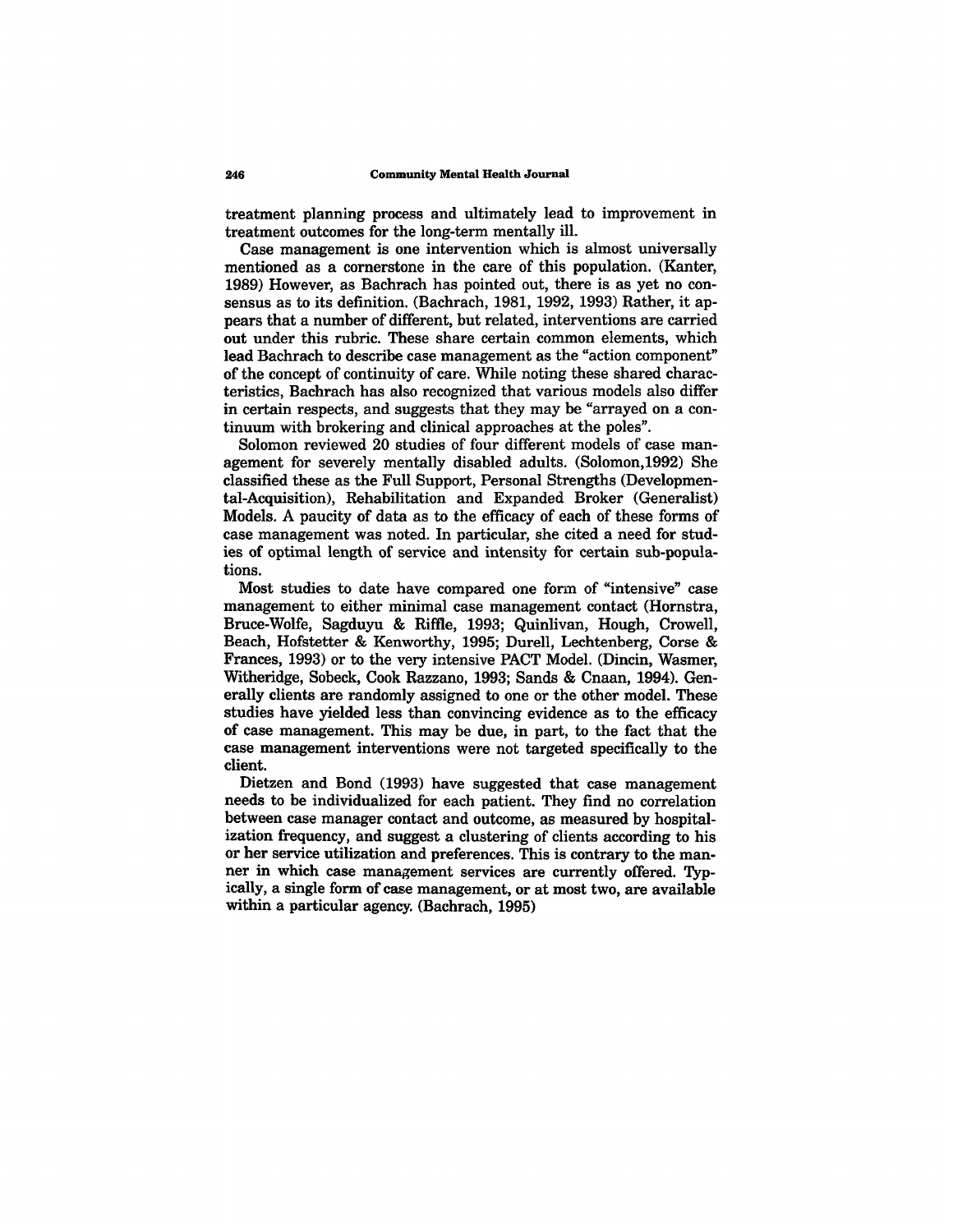## *THE SUMMIT MODEL*

Community Support Services, Inc. (CSS) is a private, non-profit agency created in 1988 to serve the needs of the most severely and persistently psychiatrically impaired in Summit County, Ohio. The population of this region is approximately 525,000. At the present time, CSS serves approximately 1850 individuals, of whom about 1650 receive case management services. Each of these persons is assigned to an interdisciplinary treatment team, according to an individualized assessment of his/her service needs completed by one of three master's level social workers, supervised by a Licensed Independent Social Worker.

Clinical services at CSS are provided by seven multidisciplinary treatment teams. Team members include one or two psychiatrists, approximately ten case managers, a registered nurse and a counselor, as well as representatives from residential services, vocational rehabilitation services, and the partial hospitalization program. A master's level social worker or counselor provides administrative supervision to the case managers, while clinical leadership for the entire team comes from the psychiatrists.

Case managers vary in educational background from master's level social workers and counselors to high school graduates, with substantial "hands-on" experience in working with the severely mentally ill. Case managers perform a variety of functions, including advocacy, transport of clients, symptom monitoring, medication compliance monitoring, assessment and teaching of community living skills, and provision of information and referrals. Formal counseling is done by those case managers with the requisite licensing and skills.

The treatment teams each have an area of specialization. Duallydiagnosed (substance abusing mentally ill) individuals are assigned to one of two "SAMI" teams. A certified drug and alcohol counselor is assigned to these teams, which are also closely integrated with a residential treatment program for this population. Staff on these teams receive special inservice training on issues related to substance abuse. Another team specializes in persons with both mental illness and mental retardation. All forensic clients are clustered on a single team headed by a forensic psychiatrist and forensic psychologist. Clients between ages 18-25 who do not have major substance abuse issues are assigned to a young adult team which focuses on developmental issues of adolescence which are often unresolved in this group. A geriatric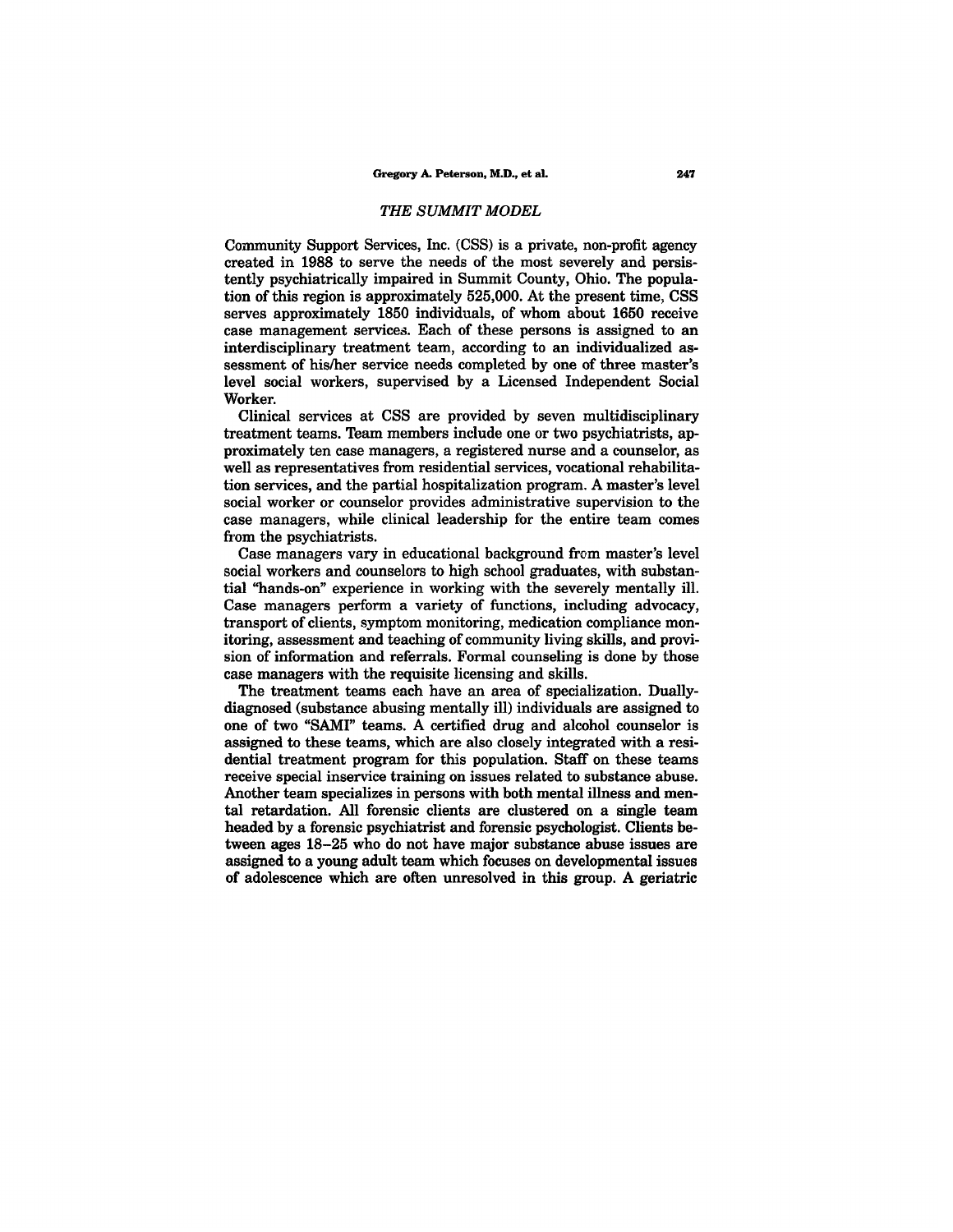team serves clients over age sixty-five. In addition to standard case management, this team provides a senior citizens' activity group, as well as nursing home consultations. The latter is done by a three person sub-team, consisting of a geropsychiatrist, a licensed practical nurse, and a masters level licensed social worker. Clients who fit none of these descriptions are assigned to a "generic" team. Evening and weekend home visits for medication monitoring and support are available to all clients needing these services through referral to an Adjunctive Services Team.

In addition to the intensive case management teams, CSS operates an Assertive Residential Treatment (ART) Team, an interdisciplinary team based upon the PACT model. (Stein & Test, 1980) Clients are assigned to the ART team based upon a history of repeated psychiatric hospitalizations with short community tenure. These are the 55 clients felt to be most in need of continuous support and monitoring. This team consists of one psychiatrist, one registered nurse, and ten case managers, as well as representatives from residential, vocational, and partial hospital programs. Clients on this team are seen much more frequently than others. They receive one or more visits daily from case managers, who generally observe the client taking each dose of their oral medications. In addition, most clients are seen weekly by the psychiatrist. Most case management contacts, as well as some physician appointments, are done in the client's home.

The assignment of a particular primary case manager is done by the case management supervisor for the team, in consultation with the team psychiatrist. A variety of factors, related both to the client and the case manager go into this selection. Considerable attention is paid to achieving a proper "fit", or concordance of case manager and client characteristics. For example, the client may initially relate better to someone who more closely resembles him or her in age, race, cultural background, education, or other parameters. (Task Force, 1992) Those likely to benefit most from individual psychotherapy are often assigned to a case manager qualified to provide this in addition to other traditional support services. Clients who are evaluated as nearly ready for vocational training/rehabilitation are assigned to a "vocational case manager" who has specialized training and/or skills related to this area. These vocational case managers interact more frequently with our vocational unit than do other case managers, making communication during the transition smoother for the client.

Caseload size is also a factor. Clients who will likely consume large amounts of case manager time are assigned to workers whose caseload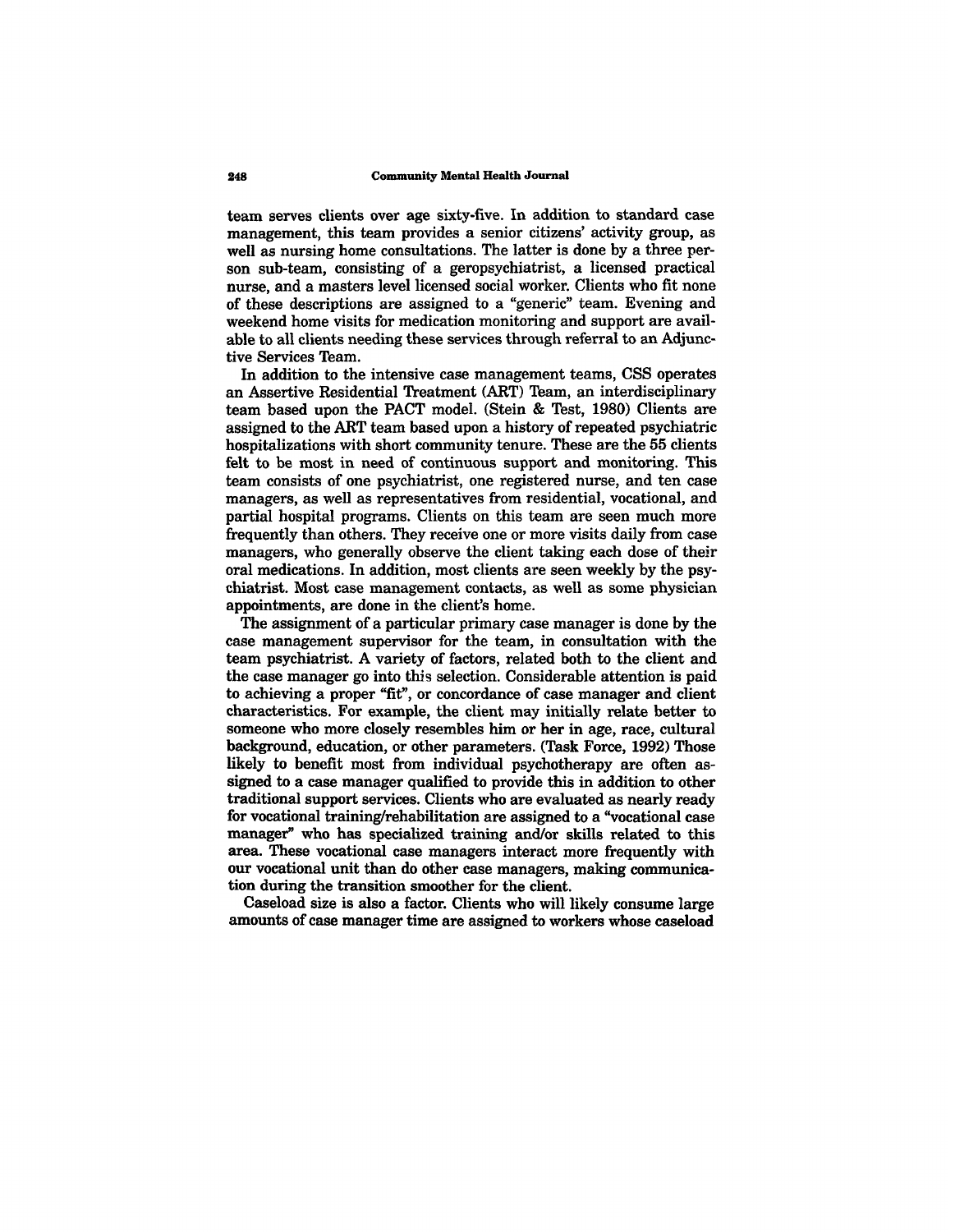demands will accommodate this. The most challenging of these cases are assigned to the ART Team which provides daily contacts with the client, as well as 24 hour accessibility, through a team case management model similar to that described by Lachance and Santos. (1995) Likewise, a similar outreach team works with the difficult to engage homeless mentally ill. Caseloads on these teams range from  $6-10$ . The mean caseload for our agency is 28, but some case managers may carry as many as 40 relatively stable, non-demanding cases. This is most common on the geriatric team, where many of the clients are in nursing homes. Two nursing home specialists—a master's level social worker and a licensed practical nurse—share this population.

Individual clients may move from one case manager or team to another as they develop new service needs, or as previously unrecognized needs emerge. Continuity of care is a concern whenever this occurs, and efforts are made to transition the client gradually when possible. Frequently, a period of "co-management" takes place prior to formal transfer. Simultaneous changes of case manager and psychiatrist are avoided.

## **SUMMARY**

Model programs cannot, and probably should not, be exported in toto. (Bachrach, 1988) Instead, promising programs should be adapted to meet local needs within the existing culture and resources of the community. Likewise, individual treatment plans should be tailored to the needs, culture and resources of the client. This includes the provision of case management services. A "one size fits all" mentality will no longer be acceptable as behavioral health care moves into the twentyfirst century. The future of case management is in the custom-tailoring of services to fit the individual at each point in his or her illness and rehabilitation. In Summit County, we have taken steps in this direc- tion by creating an array of case management services varying in intensity, methodology and diagnostic focus. These services are pre- scribed for each client according to their needs, taking into account

such issues as diagnosis, comorbidity, stage of psychological development, vocational readiness, legal status, and housing needs.<br>Programs such as ours offer an opportunity to empirically test hypotheses regarding cost-eff